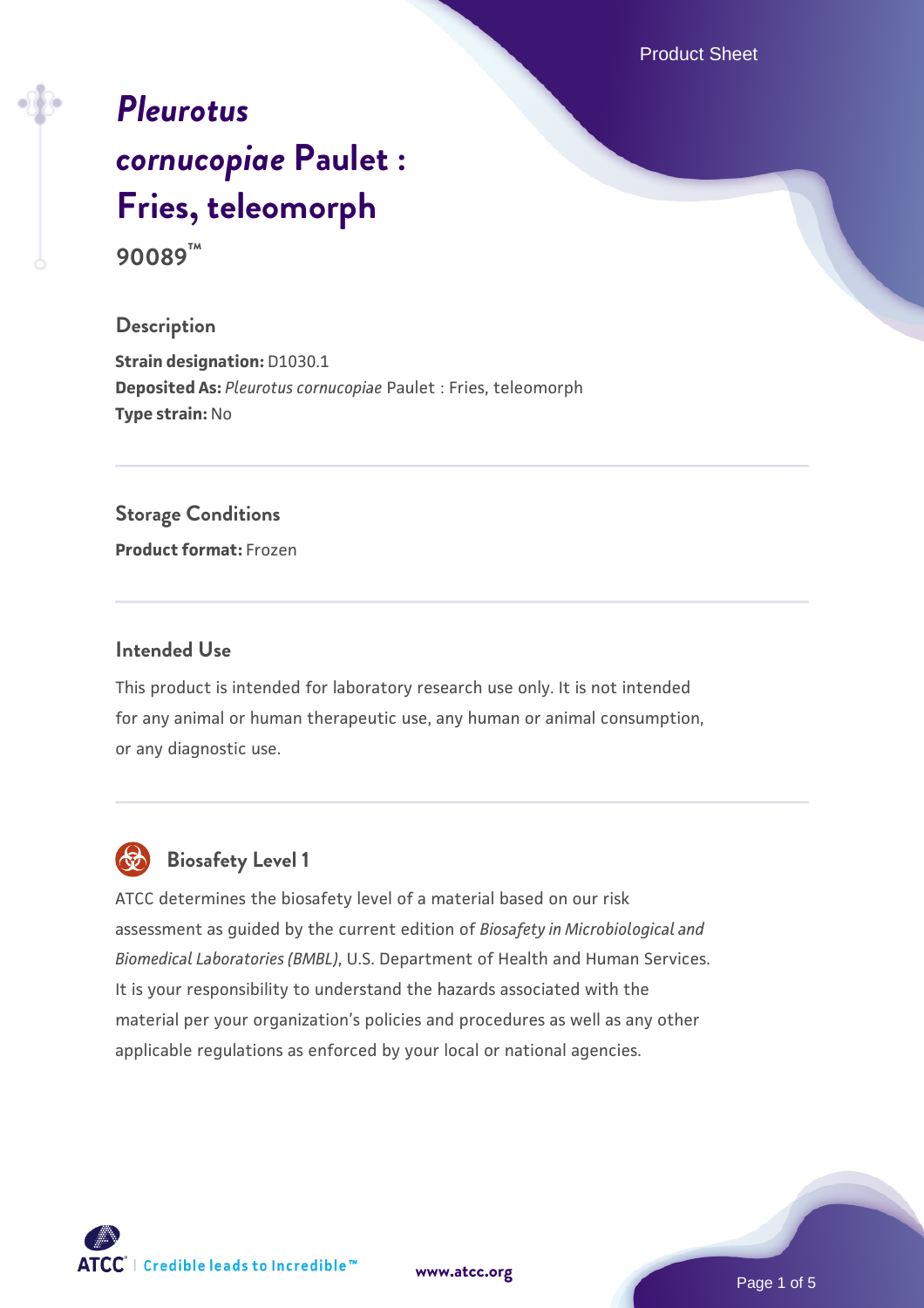ATCC highly recommends that appropriate personal protective equipment is always used when handling vials. For cultures that require storage in liquid nitrogen, it is important to note that some vials may leak when submersed in liquid nitrogen and will slowly fill with liquid nitrogen. Upon thawing, the conversion of the liquid nitrogen back to its gas phase may result in the vial exploding or blowing off its cap with dangerous force creating flying debris. Unless necessary, ATCC recommends that these cultures be stored in the vapor phase of liquid nitrogen rather than submersed in liquid nitrogen.

# **Certificate of Analysis**

For batch-specific test results, refer to the applicable certificate of analysis that can be found at www.atcc.org.

# **Growth Conditions**

**Medium:**  [ATCC Medium 336: Potato dextrose agar \(PDA\)](https://www.atcc.org/-/media/product-assets/documents/microbial-media-formulations/3/3/6/atcc-medium-336.pdf?rev=d9160ad44d934cd8b65175461abbf3b9) **Temperature:** 24°C

# **Material Citation**

If use of this material results in a scientific publication, please cite the material in the following manner: *Pleurotus cornucopiae* Paulet : Fries, teleomorph (ATCC 90089)

# **References**





**[www.atcc.org](http://www.atcc.org)**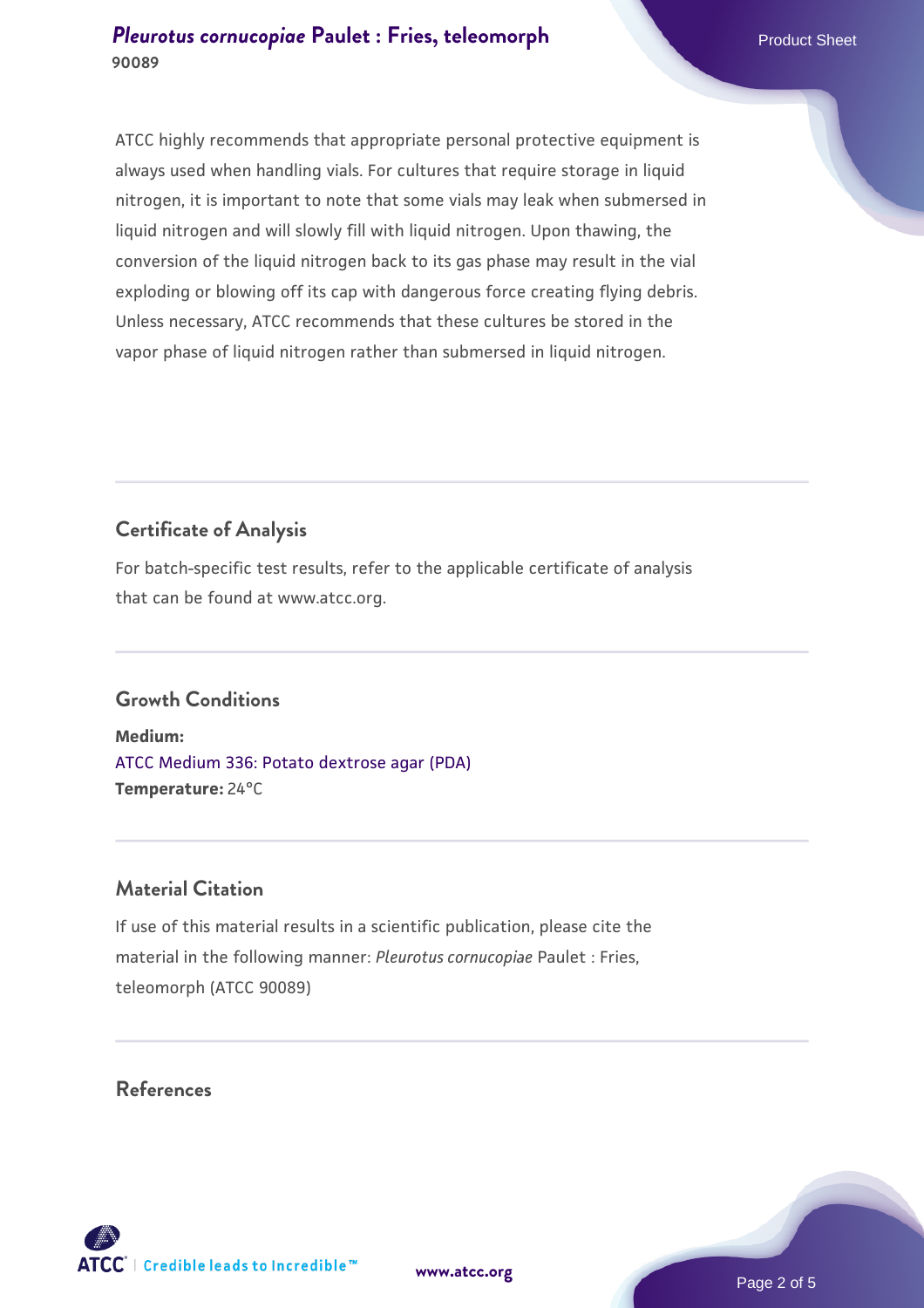References and other information relating to this material are available at www.atcc.org.

#### **Warranty**

The product is provided 'AS IS' and the viability of ATCC® products is warranted for 30 days from the date of shipment, provided that the customer has stored and handled the product according to the information included on the product information sheet, website, and Certificate of Analysis. For living cultures, ATCC lists the media formulation and reagents that have been found to be effective for the product. While other unspecified media and reagents may also produce satisfactory results, a change in the ATCC and/or depositor-recommended protocols may affect the recovery, growth, and/or function of the product. If an alternative medium formulation or reagent is used, the ATCC warranty for viability is no longer valid. Except as expressly set forth herein, no other warranties of any kind are provided, express or implied, including, but not limited to, any implied warranties of merchantability, fitness for a particular purpose, manufacture according to cGMP standards, typicality, safety, accuracy, and/or noninfringement.

## **Disclaimers**

This product is intended for laboratory research use only. It is not intended for any animal or human therapeutic use, any human or animal consumption, or any diagnostic use. Any proposed commercial use is prohibited without a license from ATCC.

While ATCC uses reasonable efforts to include accurate and up-to-date information on this product sheet, ATCC makes no warranties or representations as to its accuracy. Citations from scientific literature and patents are provided for informational purposes only. ATCC does not warrant



**[www.atcc.org](http://www.atcc.org)**

Page 3 of 5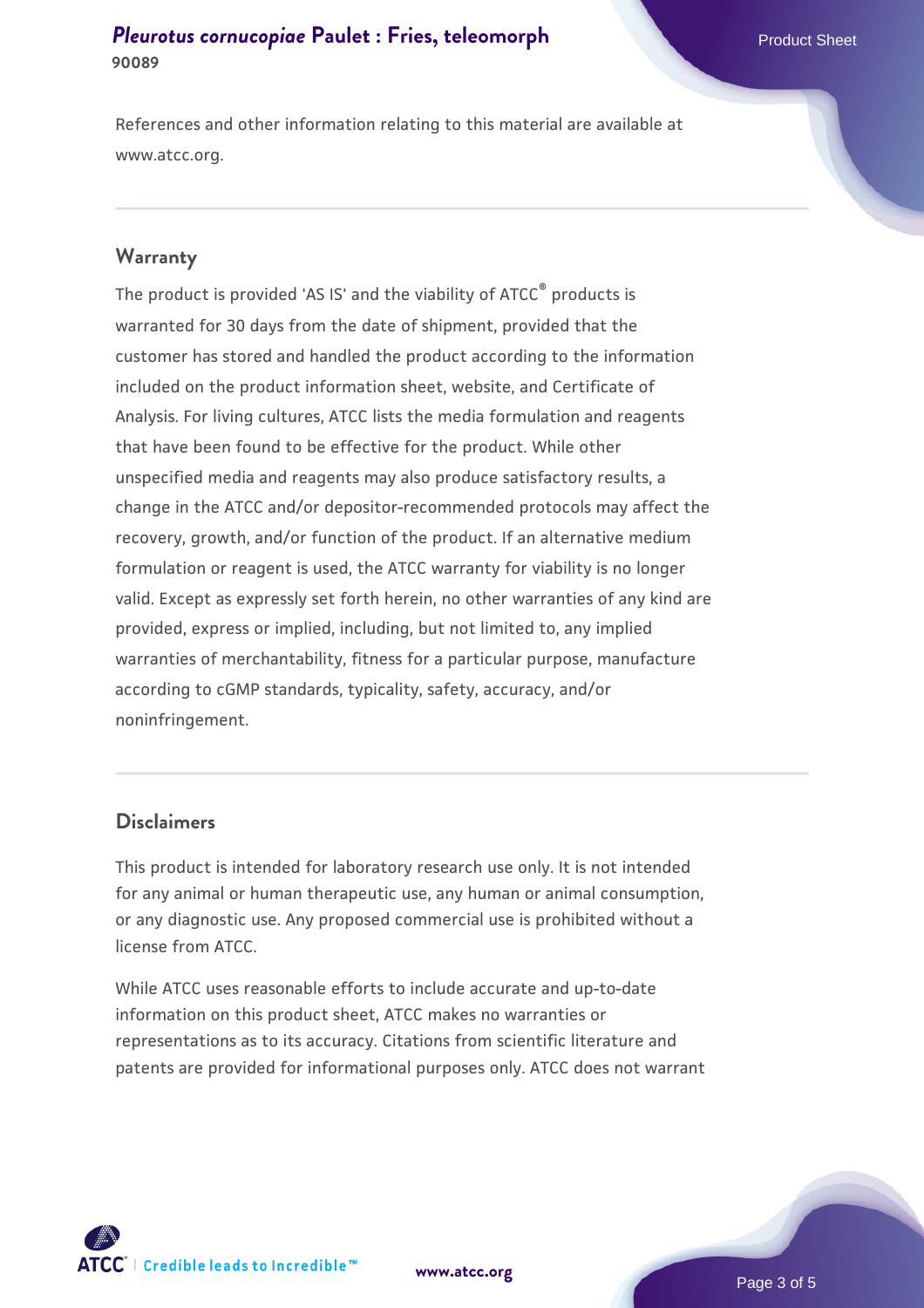that such information has been confirmed to be accurate or complete and the customer bears the sole responsibility of confirming the accuracy and completeness of any such information.

This product is sent on the condition that the customer is responsible for and assumes all risk and responsibility in connection with the receipt, handling, storage, disposal, and use of the ATCC product including without limitation taking all appropriate safety and handling precautions to minimize health or environmental risk. As a condition of receiving the material, the customer agrees that any activity undertaken with the ATCC product and any progeny or modifications will be conducted in compliance with all applicable laws, regulations, and guidelines. This product is provided 'AS IS' with no representations or warranties whatsoever except as expressly set forth herein and in no event shall ATCC, its parents, subsidiaries, directors, officers, agents, employees, assigns, successors, and affiliates be liable for indirect, special, incidental, or consequential damages of any kind in connection with or arising out of the customer's use of the product. While reasonable effort is made to ensure authenticity and reliability of materials on deposit, ATCC is not liable for damages arising from the misidentification or misrepresentation of such materials.

Please see the material transfer agreement (MTA) for further details regarding the use of this product. The MTA is available at www.atcc.org.

# **Copyright and Trademark Information**

© ATCC 2021. All rights reserved. ATCC is a registered trademark of the American Type Culture Collection.

## **Revision**

This information on this document was last updated on 2021-05-19

## **Contact Information**



**[www.atcc.org](http://www.atcc.org)**

Page 4 of 5